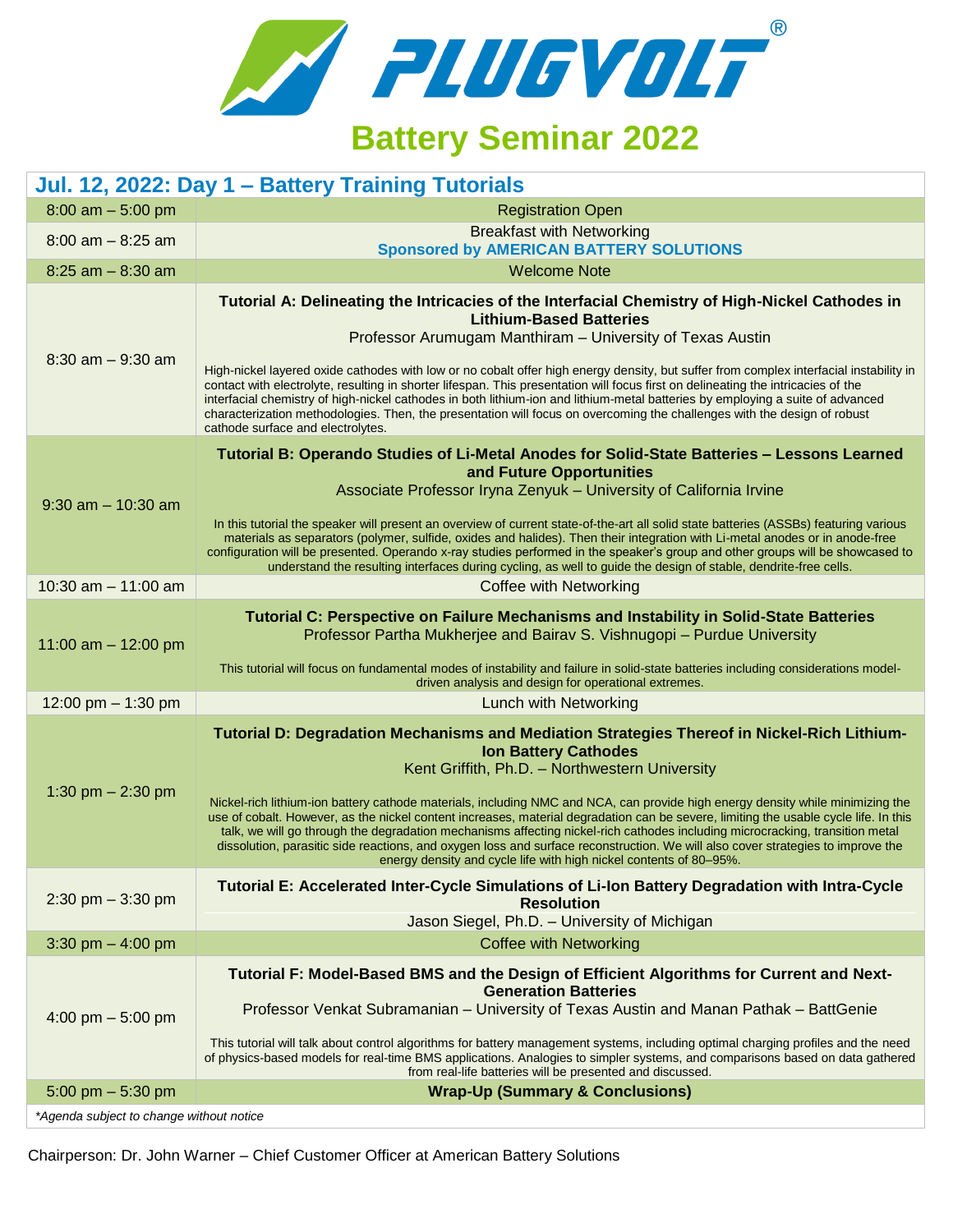|                                          | Jul. 13, 2022: Day 2 – Energy Storage Systems in Automotive Applications                                                                                                                                           |  |
|------------------------------------------|--------------------------------------------------------------------------------------------------------------------------------------------------------------------------------------------------------------------|--|
| $8:00$ am $-6:00$ pm                     | <b>Registration Open</b>                                                                                                                                                                                           |  |
| $8:00$ am $- 8:30$ am                    | <b>Breakfast with Networking</b>                                                                                                                                                                                   |  |
|                                          | <b>Sponsored by AMERICAN BATTERY SOLUTIONS</b>                                                                                                                                                                     |  |
| $8:30$ am $-9:00$ am                     | <b>Results From a Comprehensive Battery Benchmarking Index</b><br>Tal Sholklapper - Voltaiq                                                                                                                        |  |
| $9:00$ am $-9:30$ am                     | Next Generation Battery Technology and Scale-up - Automotive Insights                                                                                                                                              |  |
|                                          | Tobias Glossmann - Mercedes-Benz R&D North America                                                                                                                                                                 |  |
| $9:30$ am $-10:00$ am                    | The Value of Battery Advances to EV Makers and Users                                                                                                                                                               |  |
|                                          | <b>Oliver Gross - Stellantis</b>                                                                                                                                                                                   |  |
| 10:00 am $-$ 10:30 am                    | <b>Coffee with Networking</b><br><b>Sponsored by BRIGHTVOLT</b>                                                                                                                                                    |  |
|                                          | Pairing Si Anodes with Sulfide Electrolytes for SSBs - Recent Progress and Future Perspective                                                                                                                      |  |
| 10:30 am $-$ 11:00 am                    | Owen Lu - Ford Motor Company                                                                                                                                                                                       |  |
| 11:00 am $- 11:30$ am                    | Three Strategies to Unlock the Future of Solid-State Batteries                                                                                                                                                     |  |
|                                          | Alex Yu - Factorial Energy                                                                                                                                                                                         |  |
| 11:30 am $-$ 12:00 pm                    | A Simplified Approach to Solid-State Li Ion Battery Manufacturing                                                                                                                                                  |  |
|                                          | Anaba Anani - BrightVolt                                                                                                                                                                                           |  |
| 12:00 pm $-$ 1:30 pm                     | Lunch with Networking<br><b>Sponsored by VOLTAIQ</b>                                                                                                                                                               |  |
|                                          | Solid-State Lithium-Metal Anode Battery Development at QuantumScape                                                                                                                                                |  |
| 1:30 pm $- 2:00$ pm                      | Will Hudson - QuantumScape                                                                                                                                                                                         |  |
| $2:00 \text{ pm} - 2:30 \text{ pm}$      | On the Path Toward EV-Scale All-Solid-State Batteries                                                                                                                                                              |  |
|                                          | Pu Zhang - Solid Power                                                                                                                                                                                             |  |
| $2:30$ pm $-3:00$ pm                     | <b>R2R Activated Dry Electrode Process</b>                                                                                                                                                                         |  |
|                                          | Katharina Gerber - LiCAP Technologies                                                                                                                                                                              |  |
| 3:00 pm $-$ 3:30 pm                      | <b>Coffee with Networking</b><br><b>Sponsored by BRIGHTVOLT</b>                                                                                                                                                    |  |
|                                          | Replacing Graphite with Sila's Silicon - Shipping and Validating Today                                                                                                                                             |  |
| 3:30 pm $-$ 4:00 pm                      | Kurt Kelty - Sila Nanotechnologies                                                                                                                                                                                 |  |
|                                          | Scaling and Qualifying Lithium Metal Anodes From the Bottom-Up                                                                                                                                                     |  |
| 4:00 pm $-$ 4:30 pm                      | Dean Frankel - Li-Metal                                                                                                                                                                                            |  |
| 4:30 pm $-5:00$ pm                       | From Spent to Supply - Reviving Used Cathode Materials Using Hydro-to-Cathode™                                                                                                                                     |  |
|                                          | <b>Technology</b>                                                                                                                                                                                                  |  |
|                                          | Haixia Deng - Ascend Elements<br><b>Reimagining the Battery</b>                                                                                                                                                    |  |
| 5:00 pm $-$ 5:30 pm                      | Mujeeb Ijaz - Our Next Energy                                                                                                                                                                                      |  |
|                                          | <b>INTERTEK Facility Tours with Cocktails Reception</b>                                                                                                                                                            |  |
| 6:00 pm $-8:00$ pm                       | Event attendees will get an exclusive opportunity to tour INTERTEK's 200,000+ square-foot Battery                                                                                                                  |  |
|                                          | Testing Center of Excellence to learn about the latest testing methods for batteries of all sizes from                                                                                                             |  |
|                                          | coin-cell through electric vehicles. INTERTEK performs a variety of tests out of this facility, to industry                                                                                                        |  |
|                                          | and global standards, including life-cycling, vibration, environmental, abuse and safety certifications.<br>See this facility firsthand and ask questions to resident experts, and enjoy some light appetizers and |  |
|                                          | beverages while networking with industry peers.                                                                                                                                                                    |  |
| *Agenda subject to change without notice |                                                                                                                                                                                                                    |  |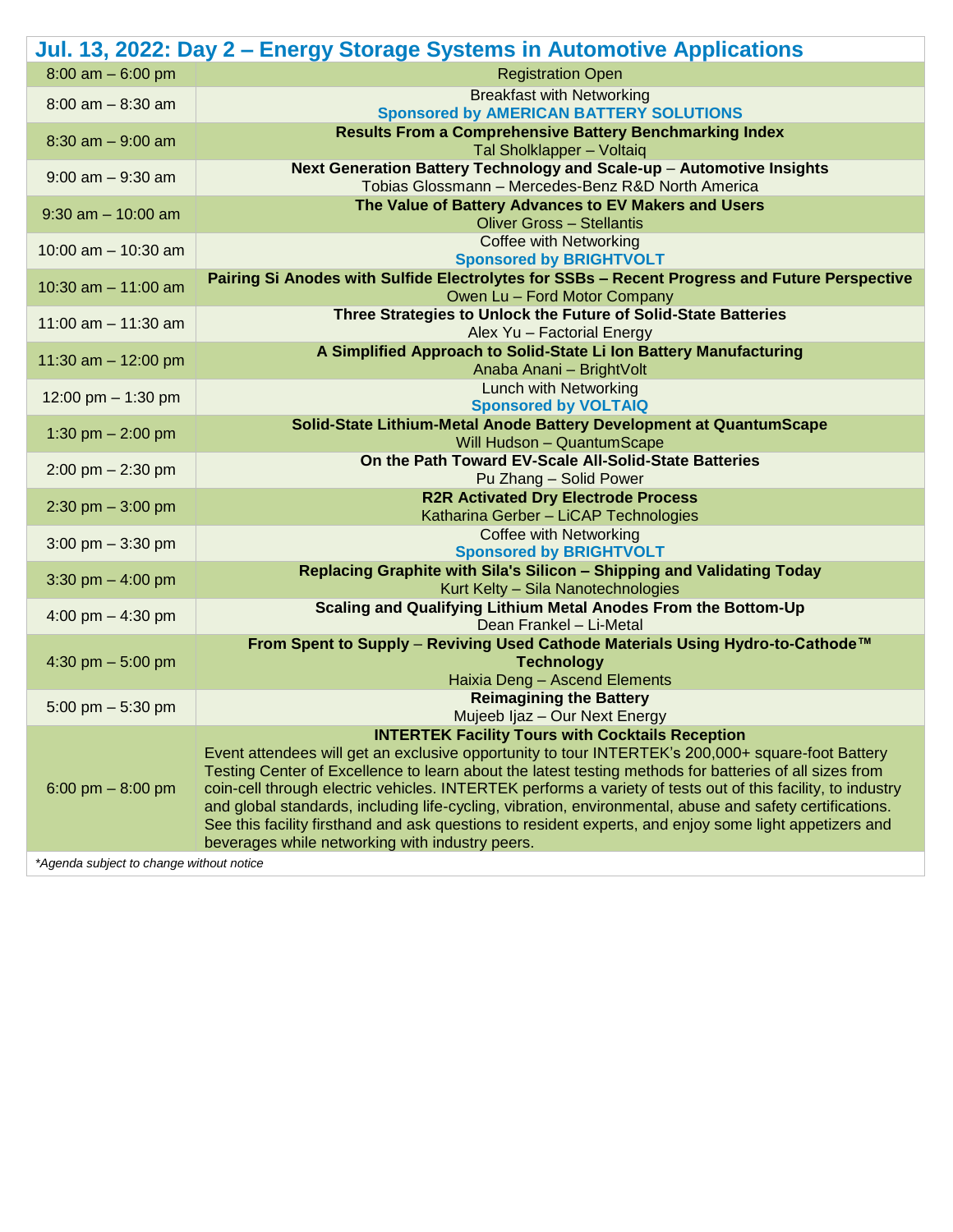|                                          | Jul. 14, 2022: Day 3 - Energy Storage Systems in Stationary Grid/Utility Applications                             |  |  |
|------------------------------------------|-------------------------------------------------------------------------------------------------------------------|--|--|
| $8:00$ am $-5:00$ pm                     | <b>Registration Open</b>                                                                                          |  |  |
| $8:00$ am $-8:30$ am                     | <b>Breakfast with Networking</b>                                                                                  |  |  |
|                                          | <b>Sponsored by AMERICAN BATTERY SOLUTIONS</b>                                                                    |  |  |
| $8:30$ am $-9:00$ am                     | Accelerate Adoption of Automotive and Commercial Electric Vehicles with DC Charging<br><b>Infrastructure</b>      |  |  |
|                                          | Paul Gumber - BorgWarner                                                                                          |  |  |
| $9:00$ am $-9:30$ am                     | Utilizing Battery Storage for Peak Shaving at EV Charging Sites                                                   |  |  |
|                                          | Joseph Cappeta - Eaton                                                                                            |  |  |
| $9:30$ am $-10:00$ am                    | EV Standards and System Architecture Roadmap - Why do Standards Mean so Much?<br>Pat Hayes - ABB                  |  |  |
| 10:00 am $-$ 10:30 am                    | <b>Coffee with Networking</b>                                                                                     |  |  |
|                                          | <b>Charging &amp; Future Energy Storage Technologies</b>                                                          |  |  |
| 10:30 am $-$ 11:00 am                    | Jasmeen Bal - Lucid Motors                                                                                        |  |  |
|                                          | Ample Battery Swapping Technology for Electric Vehicle Fleets                                                     |  |  |
| 11:00 am $-$ 11:30 am                    | Albert Liu - Ample                                                                                                |  |  |
| 11:30 am $-$ 12:00 pm                    | Re-Use vs. Re-Build - Two Approaches to Deploying Used EV Packs into Stationary Energy                            |  |  |
|                                          | <b>Storage</b>                                                                                                    |  |  |
|                                          | Michael Worry - Nuvation Energy<br>Lunch with Networking                                                          |  |  |
| 12:00 pm $-$ 1:30 pm                     | <b>Sponsored by VOLTAIQ</b>                                                                                       |  |  |
| 1:30 pm $- 2:00$ pm                      | <b>Next Generation of Lithium Ion Batteries for Energy Storage Applications</b>                                   |  |  |
|                                          | Raj DasGupta - Electrovaya                                                                                        |  |  |
| $2:00$ pm $- 2:30$ pm                    | Beyond Li-ion for the Daily Cycling Stationary Energy Storage Markets                                             |  |  |
|                                          | Adam Briggs - Ambri<br>Microgrids for Residential Applications - Lessons Learned, Case Studies and the Road Ahead |  |  |
| 2:30 pm $-$ 3:00 pm                      | Mohammad Alkuran - Enphase Energy                                                                                 |  |  |
| 3:00 pm $-$ 3:30 pm                      | <b>Coffee with Networking</b>                                                                                     |  |  |
|                                          | The Next Phase of Energy Storage - Project Execution, Operations, and Sustainability                              |  |  |
| 3:30 pm $-$ 4:00 pm                      | Kevin Fok - LG Energy Solution                                                                                    |  |  |
| 4:00 pm $-$ 4:30 pm                      | Transforming the Performance, Safety and Efficiency of Battery Systems With a Cell-Level                          |  |  |
|                                          | Approach                                                                                                          |  |  |
|                                          | Carlton Brown - Dukosi<br>Enabling EV Adoption - Charging and Energy Storage: Global Trends, Challenges and Test  |  |  |
| 4:30 pm $-$ 5:00 pm                      | <b>Solutions</b>                                                                                                  |  |  |
|                                          | Martin Weiss - NH Research                                                                                        |  |  |
| 5:00 pm $-$ 5:15 pm                      | Closing Comments / End of Seminar                                                                                 |  |  |
| *Agenda subject to change without notice |                                                                                                                   |  |  |